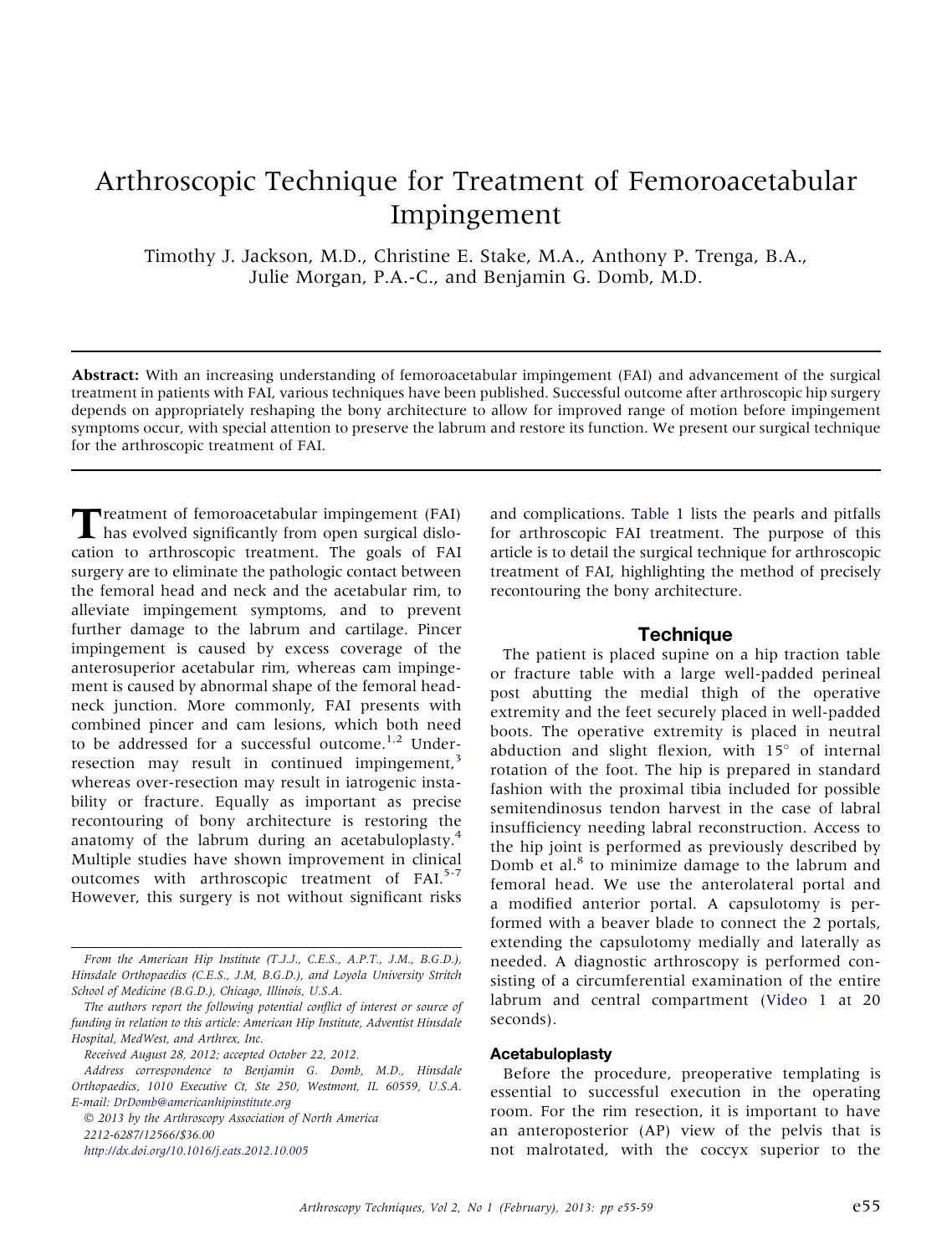## <span id="page-1-0"></span>Table 1. Pearls and Pitfalls of Arthroscopic FAI Surgery

| Pearls                                                                                                                                                                                                                                                                                                                                                                                                                                                                                                                                                                                                                                                                                                                                                                                                                                                                                                                                                               | Pitfalls                                                                                                                                                                                                                                                                                                                                                                                                                                                                    |
|----------------------------------------------------------------------------------------------------------------------------------------------------------------------------------------------------------------------------------------------------------------------------------------------------------------------------------------------------------------------------------------------------------------------------------------------------------------------------------------------------------------------------------------------------------------------------------------------------------------------------------------------------------------------------------------------------------------------------------------------------------------------------------------------------------------------------------------------------------------------------------------------------------------------------------------------------------------------|-----------------------------------------------------------------------------------------------------------------------------------------------------------------------------------------------------------------------------------------------------------------------------------------------------------------------------------------------------------------------------------------------------------------------------------------------------------------------------|
| • Appropriate preoperative AP view of pelvis without malrotation<br>• Match intraoperative fluoroscopic AP view to preoperative AP view<br>• Prepare proximal tibia for possible semitendinosus harvest<br>• Intraoperative fluoroscopy during acetabular resection<br>• Anchor placement: view starting point and then<br>view articular cartilage for drill penetration<br>• Small-diameter suture passer through labrum<br>• Appropriate tension on sutures so as not to lift labrum off of rim<br>• Flex hip for anteromedial femoral neck access; extend<br>and internally rotate for superolateral access<br>• If necessary, perform T cut of capsule to clearly<br>visualize femur morphology<br>• Preserve entire capsule during FAI procedure so that<br>it can be closed at the end<br>• Work from distal to proximal removing more bone<br>distally than proximally<br>• Recontouring, not flattening, of femur<br>• Fluoroscopic guidance during contour | • Inadequate preoperative imaging<br>• Incomplete capsulotomy<br>• Insufficient debridement of capsule from acetabular rim<br>• Damage to labrum during burring<br>• Destabilizing labrum without refixation<br>• Inadequate or excessive rim resection<br>• Inadequate view in peripheral compartment<br>• "Apple-bite" contour of femoral head and neck<br>• Removal of too much bone proximally<br>• Not using fluoroscopy to guide resection<br>• Not switching portals |
|                                                                                                                                                                                                                                                                                                                                                                                                                                                                                                                                                                                                                                                                                                                                                                                                                                                                                                                                                                      |                                                                                                                                                                                                                                                                                                                                                                                                                                                                             |

Take ample time to contour, switching portals as necessary

symphyses, based on the acceptable range specific to the patient's gender. $^2$  $^2$  The goal of surgery is to eliminate pathologic impingement. With this in mind, a correlation between imaging and intraoperative findings ultimately dictates the amount of resection. For example, the goal is not to reduce the center-edge angle unless there is a significant amount of lateral labral and chondral damage, the exception being a global pincer lesion with a negative Tönnis angle. In addition, if there is acetabular retroversion and a posterior wall sign, elimination of too much anterior rim to match the posterior rim to eliminate a crossover sign could result in instability. The templating process involves drawing the planned resection on the radiograph and extrapolating this to a clock face so that the planned amount of rim resection is performed in relation to each point on the clock face. A typical example may be resection of 2 mm at the 12-o'clock position, 4 mm at 1 o'clock, 4 mm at 2 o'clock, and 3 mm at 3 o'clock.

To begin the rim trimming, the capsule is elevated from the acetabular rim by use of electrocautery, with care to preserve the capsule on the acetabular side for later capsular closure. A 5.5-mm round burr is placed through the anterior portal, and fluoroscopy is used to delineate the precise location of bone resection $9,10$ [\(Fig 1,](#page-2-0) Video 1 at 29 seconds). To confirm the appropriate acetabular rotation, we rotate the C-arm to obtain an AP view of the operative hip that matches the preoperative AP view based on the obturator foramen and the ischial spine. If a large resection is planned such that the articular cartilage becomes redundant, a labral takedown will be performed to remove cartilage overlying the rim. If the planned resection is small, the rim trimming is performed without labral takedown. If the labrum becomes destabilized after the rim resection or had previous tearing, a labral refixation or repair is performed with suture anchors (Video 1 at 1 minute 38 seconds). A circumferential stitch is used when the labral tissue is thin or of poor quality, and a labral base fixation stitch with a small-diameter suture lasso (Arthrex, Naples, FL) is used when sufficient labral tissue is present. $10$  We commonly use a modified midanterior portal for anchor placement and use fluoroscopic guidance if needed [\(Fig 1C](#page-2-0)). After all necessary anchors and sutures are placed, final stability is checked with a probe. Any instruments and the arthroscope are pulled out of the central compartment, and traction is released. When viewed from the peripheral compartment, all parts of the labrum should be in contact with the femoral head, restoring labral function [\(Fig 1D](#page-2-0)). Although the treatment of chondral defects in FAI is beyond the scope of this article, we often perform chondroplasty whenever necessary, with the goal to preserve as much cartilage as possible, except in cases with grade IV lesions, which are treated with microfracture.

#### Femoral Osteoplasty

The hip is flexed 45 $^{\circ}$  and adducted to 0 $^{\circ}$  as the post is removed. The C-arm is rotated  $30^\circ$  back to obtain a Dunn view of the proximal femur [\(Fig 2](#page-3-0)). If visualization is limited, the capsulotomy is extended down the femoral neck, with care taken not to extend through the zona orbicularis. Viewed from the anterolateral portal and confirmed with fluoroscopy, the proximal extent of the osteoplasty is demarcated with electrocautery. A 5.5-mm round burr is used for bony resection, working from distal to proximal, removing more bone distally than proximally to create the concave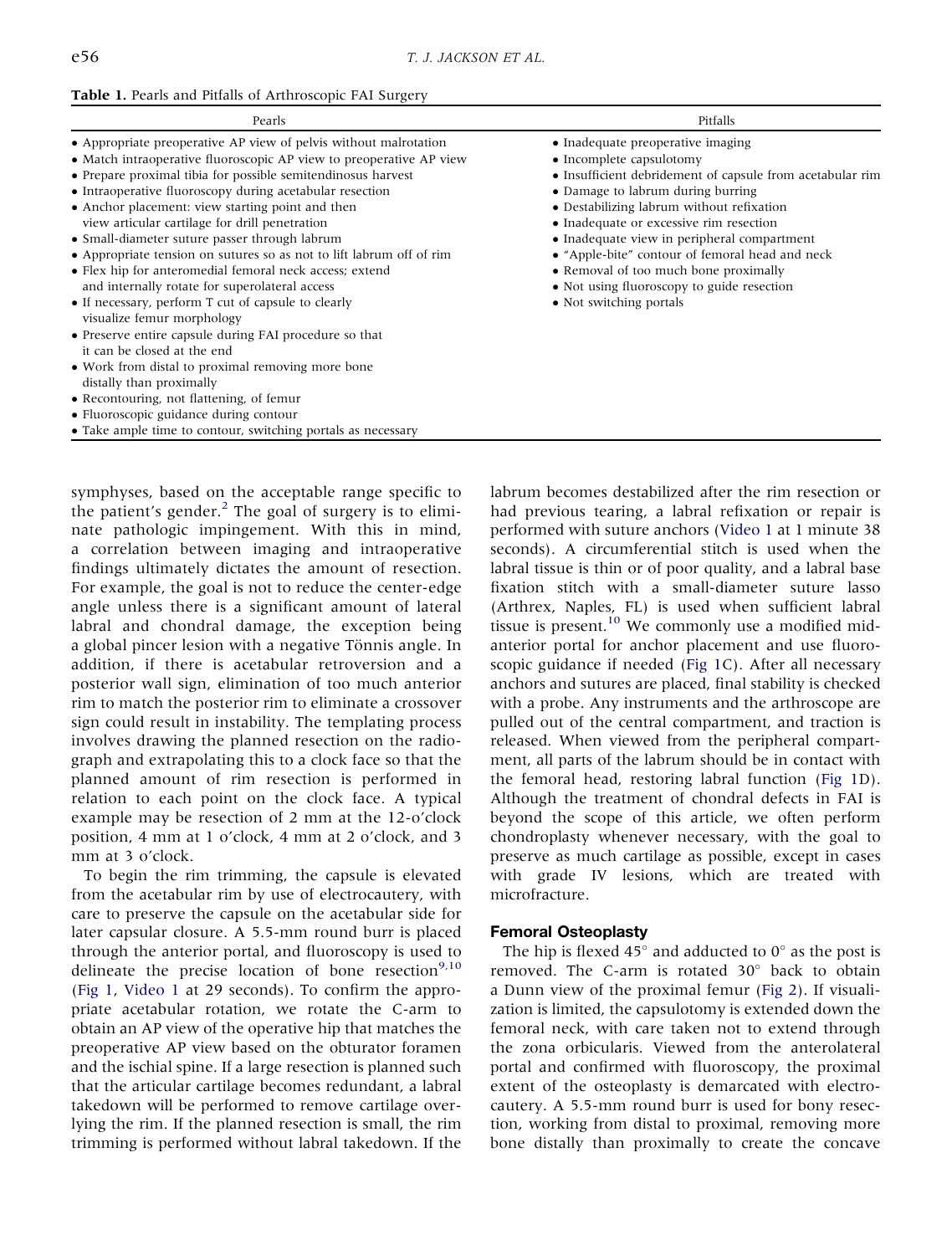<span id="page-2-0"></span>Fig 1. During rim trimming, the fluoroscope is used to ensure precise excision of the pincer lesion. (A) Fluoroscopic AP view of the distracted hip showing the burr on the lateral aspect of the pincer lesion. (B) Continual fluoroscopic images are taken with the burr on the edge of the acetabulum to visualize resection as it is being performed. Care is taken to ensure that no malrotation of the AP view of the pelvis occurs so as not to overestimate or underestimate the overhang. (C) Although not always necessary, fluoroscopy can be helpful to ensure accurate placement of suture anchors for labral refixation. (D) Bird's-eye view of the acetabular rim and labrum after refixation by a labral base fixation technique. With traction released, the femoral head engages the labrum with no gapping, re-creating the suction seal.



shape of the femoral neck and the convex shape of the head-neck junction (Video 1 at 2 minutes 49 seconds). Removing too much bone proximally can create a defect, which—when the hip is flexed—enters the acetabular dome and breaks the suction seal of the labrum ([Fig 3\)](#page-3-0). Throughout resection, care is taken to maintain high flow without stopping suction. This is important to decrease the risk of heterotopic ossification. The C-arm is brought to a straight AP view to ensure complete visualization, and the leg is then extended to address the superior neck. Care must be taken not to notch the femoral neck, specifically on the superior tension side. Frequent switching between portals can aid in visualization and orientation. When the procedure is complete, a dynamic examination should show elimination of the bony impingement. The capsule is closed with resorbable sutures for patients with any clinical signs of ligamentous laxity or radiographic indicators of instability.

# **Discussion**

We have described a technique for the arthroscopic management of FAI. As with any technique,

there are many subtleties and variations, and the exact technique used is at the discretion of the surgeon. Several studies have shown good clinical results after arthroscopic treatment.<sup>[5-7](#page-4-0)</sup> We believe that successful clinical outcomes are dependent on following some of the basic principles we have outlined in this article, including preoperative planning with appropriate imaging and physical examination, adequate resection but not over-resection of bony deformities, preservation of labral tissue, anatomic labral repair or refixation, minimization of iatrogenic damage to the cartilage and labrum, appropriate management of the capsule, fluoroscopic guidance during bone resection, and awareness of potential complications.

The anatomic restoration of the labrum is important to restore function to the labrum. The technique described aims to restore this relation of the labrum to the femoral head. The remodeling allows an increased physiological range of motion before impingement, preventing further impingement symptoms and chondrolabral damage. The balance between overand under-resection of the bony architecture is important, especially when considering complications.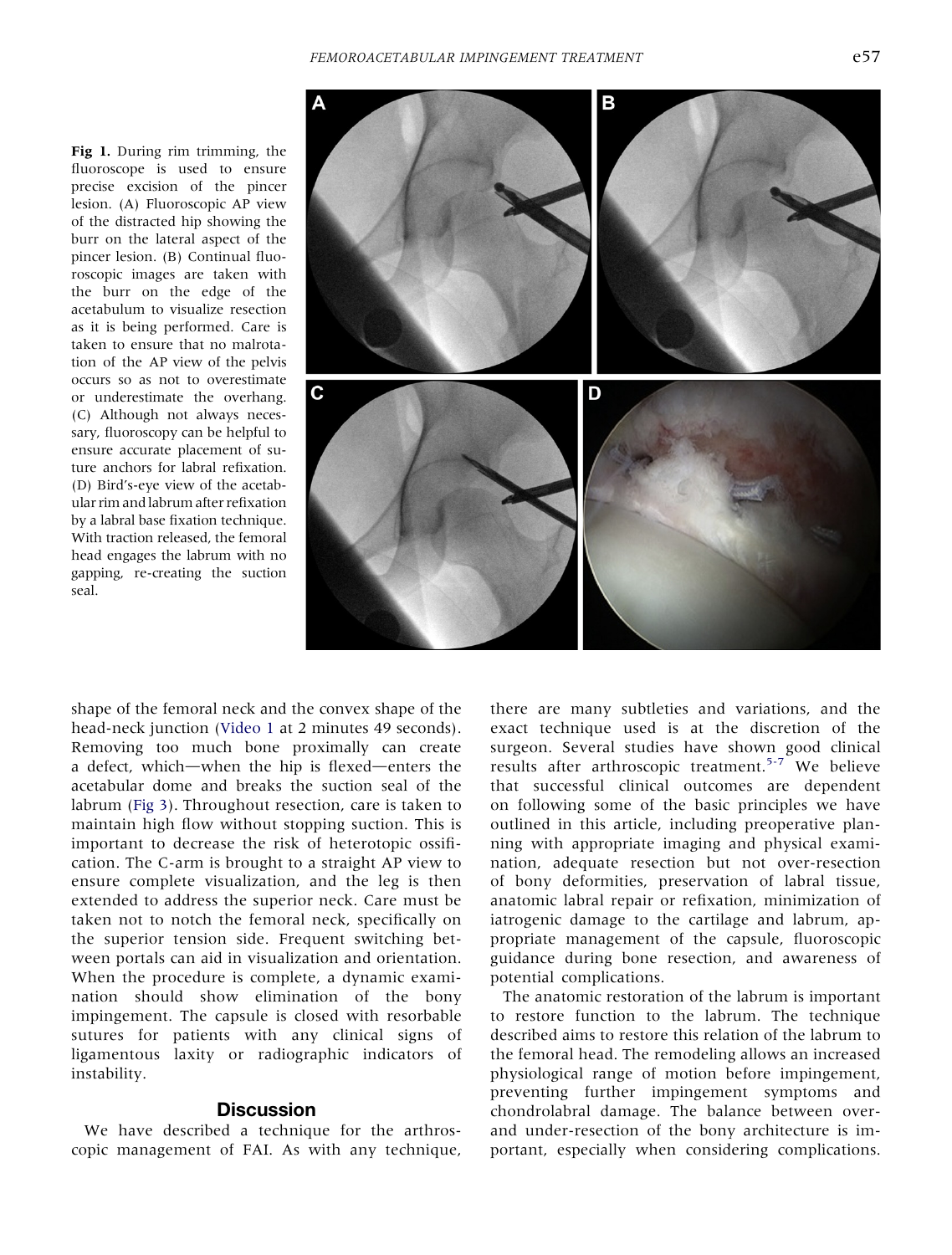<span id="page-3-0"></span>

Fig 2. Dunn view of right hip with magnification. (A) Under fluoroscopic guidance, the proximal extent and distal extent of the cam lesion are demarcated with the electrocautery. (B) A burr is used to remove bone from distal to proximal, removing more bone distally than proximally to restore the natural concave shape of the femoral neck and the convex shape of the head-neck junction. (C) Arthroscopic image of the cam lesion after fibrocartilage is removed. (D) After cam resection, the convex curve of the head-neck junction and the concave shape of the femoral neck are obtained.

The most devastating complications occur from overresection, whereas one of the most common complications is caused by under-resection. $<sup>1</sup>$  $<sup>1</sup>$  $<sup>1</sup>$  Several cases of</sup> femoral neck fractures and hip dislocation have occurred because of overly aggressive resection.<sup>[11](#page-4-0)</sup> Careful use of the burr, fluoroscopic guidance, and preoperative planning can help decrease the risk of over-resection. Finding the balance between over and under-resection will lead to successful outcomes in patients undergoing arthroscopic decompression of FAI. This technique follows basic principles for arthroscopic femoroacetabular decompression so that surgeons can reliably reproduce good surgical outcomes.



Fig 3. (A) With femoral osteoplasty, the goal is to create the convex shape of the femoral head-neck junction and the concave shape of the neck. (B) The head-neck convexity can appropriately engage the acetabular dome at higher flexion angles. (C) An "apple bite" creates a step-off at the headneck junction that will break the seal with higher degrees of hip flexion, allowing joint fluid to escape.